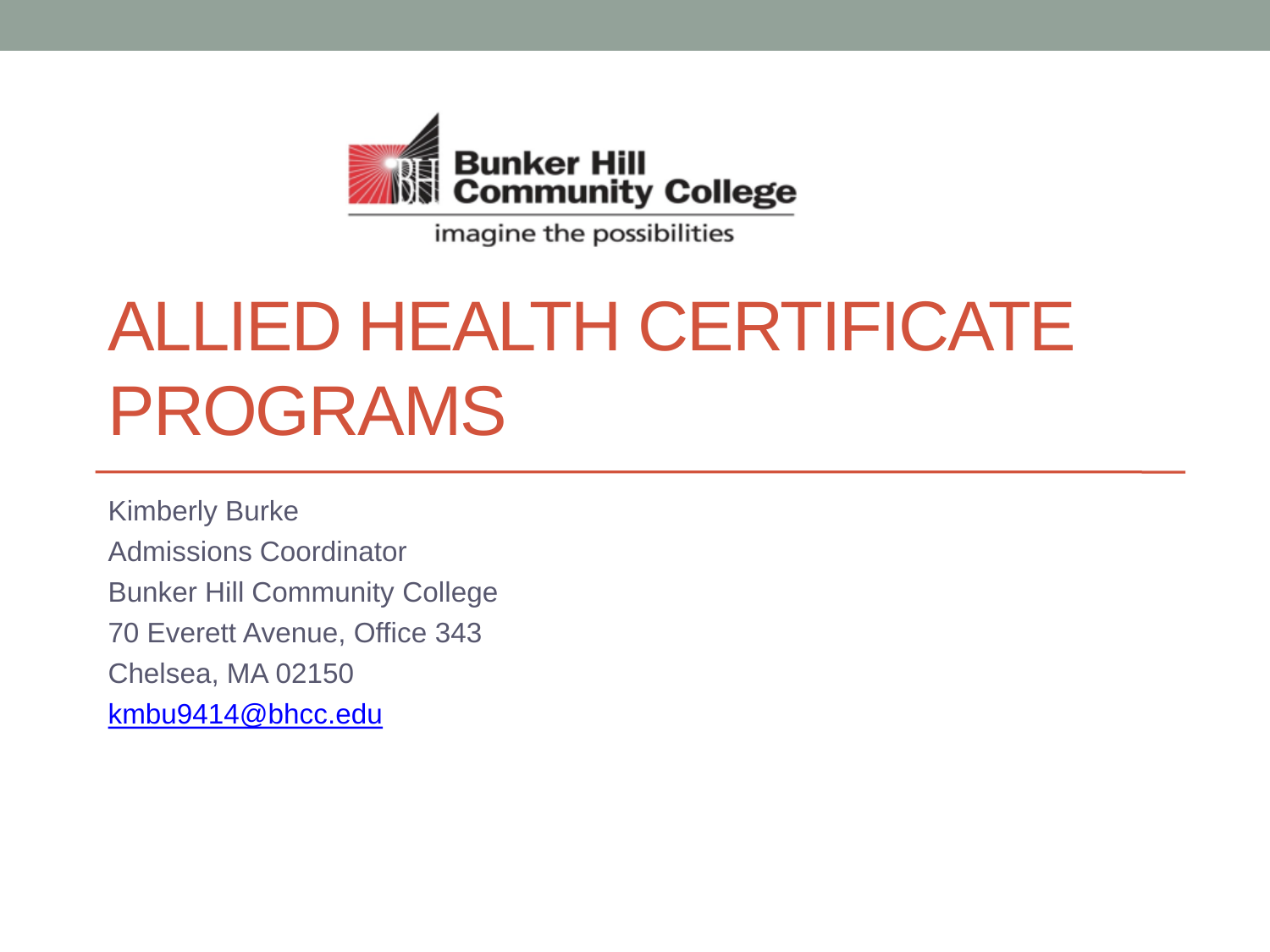#### The Allied Health Professional?

• Allied health professionals are health care practitioners with formal education and clinical training who are credentialed through certification, registration and/or licensure.

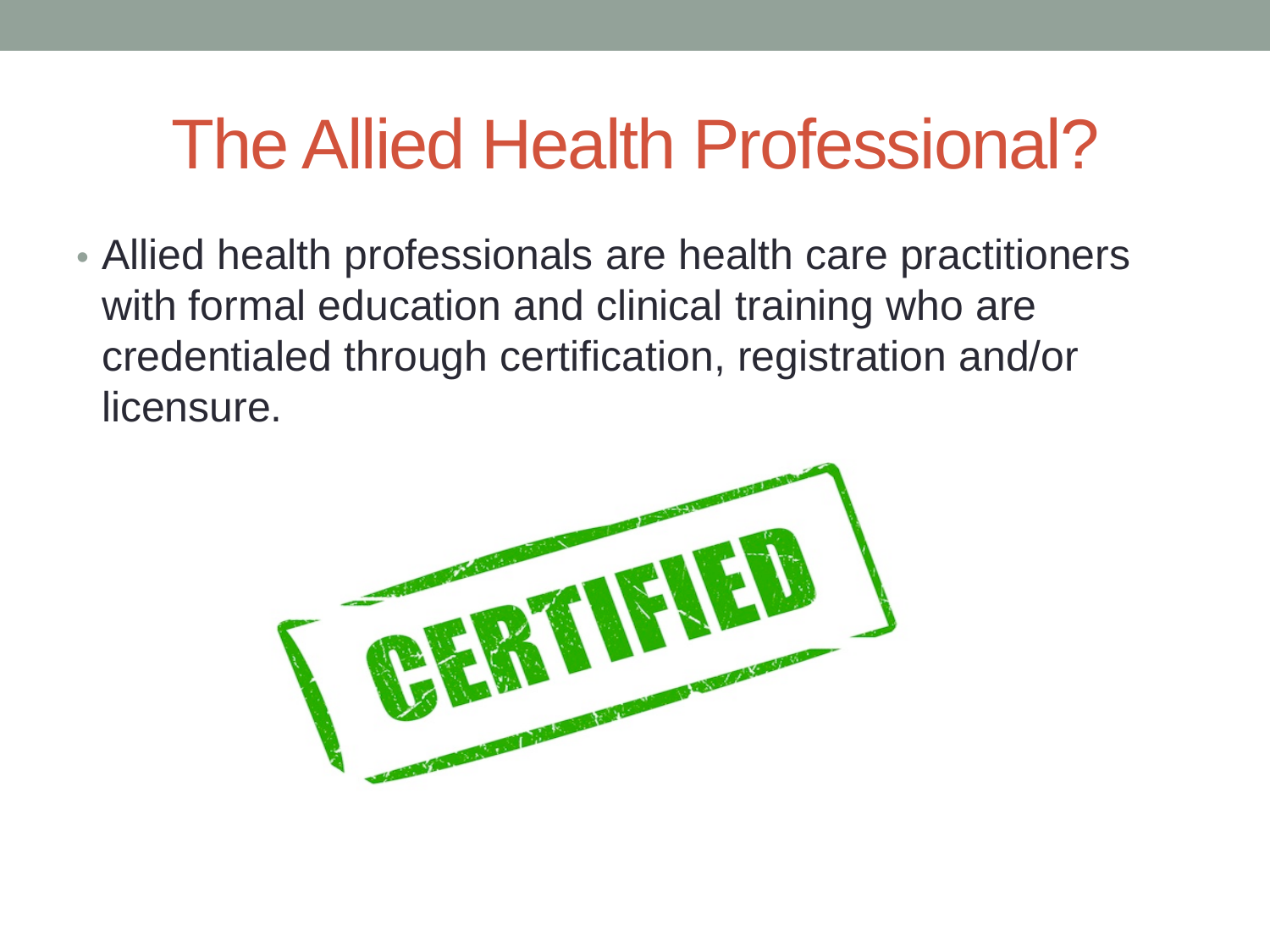#### Allied Health Professionals….

- 1.Decrease cost and improve quality of patient care
- 2. Comprise the majority of the health care work force
- 3. Include more than 85 distinct occupations, exclusive of physicians and nurses
- 4. Include over 6 million providers of the 11 million health care workforce
- 5. Typically attend 2 or 4 year educational programs in community and senior colleges
- 6. Are educated in over 1,000 programs in the US, which are staffed by 3,000 allied health faculty, and enroll over 30,000 students annually.
- 7. **Are experiencing a workforce shortage greater than that currently seen in nursing**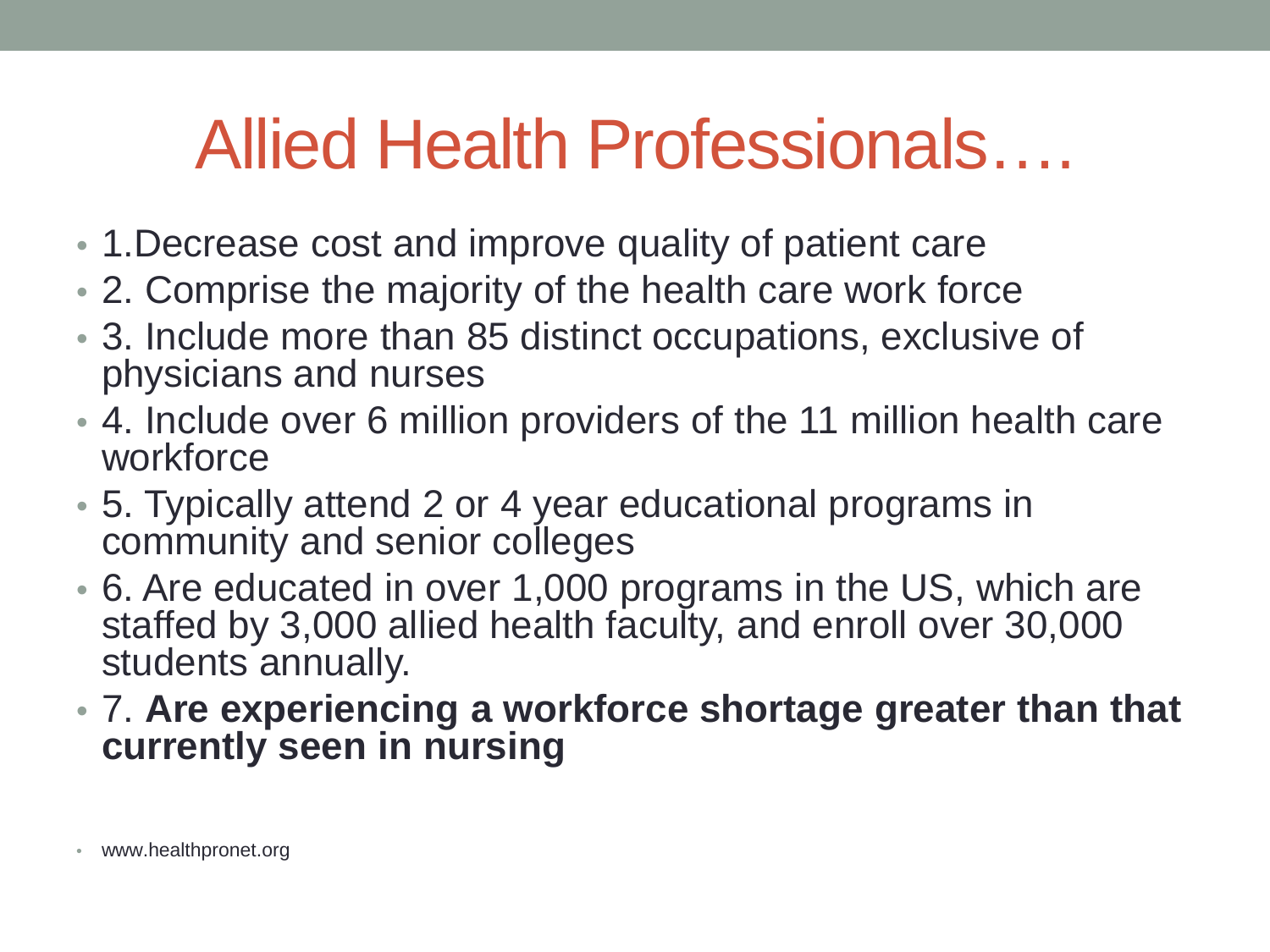#### Allied Health Certificate Programs of Study

Spring (January) and Fall (September) start programs

- Medical Assistant
- Patient Care Technician
- Medical Interpreting
- Certified Nursing Assistant
- Paramedics (**Certificate & Associates Degree Option)**
- Emergency Medical **Technician**

Fall start *only* (September)

- Surgical Technology
- **(Effective, fall 2021 Associates Degree)**
- Central Processing
- Medical Interpreting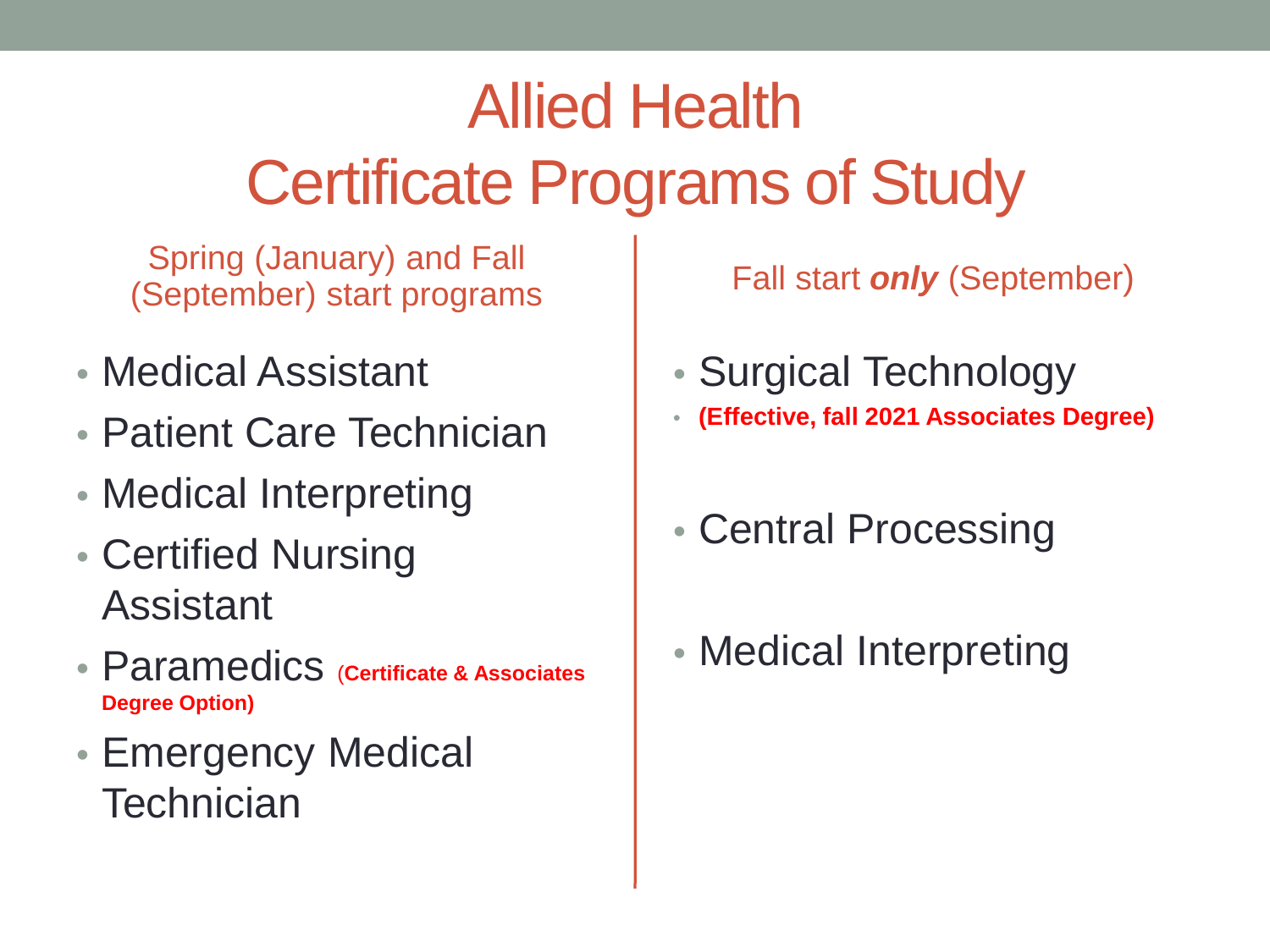### How long are the courses/programs?



- **2 semesters = 8 months**
- Medical Assistant
- Patient Care Technician
- Central Processing
- Medical Interpreting

#### **2 years = Associates Degree**

• Paramedics

- **3 semesters = 12 months**
- Surgical Technology
- **1 semester = 4 months**
- Certified Nursing Assistant
- Pharmacy Technician
- Emergency Medical Technician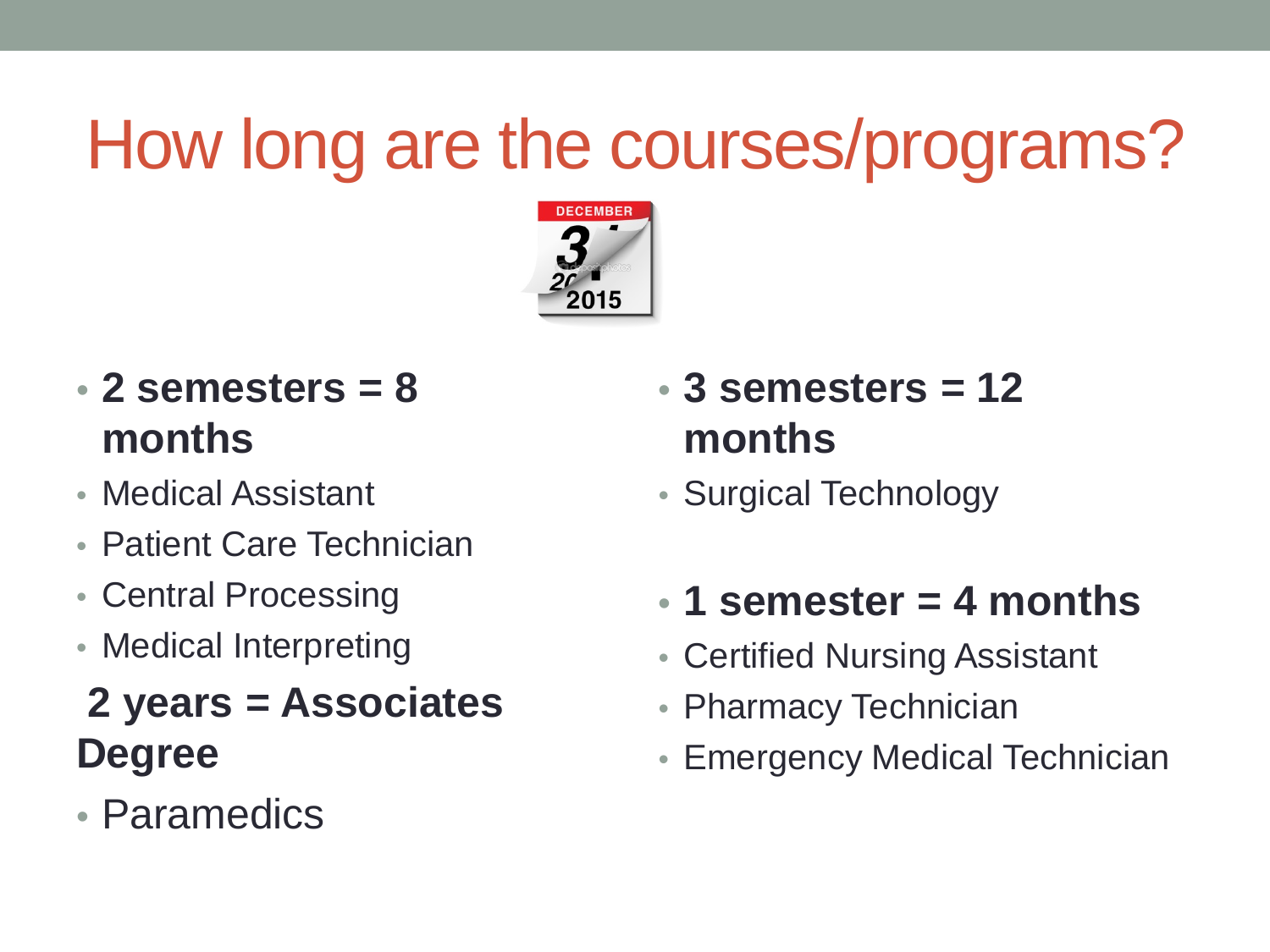#### Medical Assistant

#### **ADMINSTRATIVE TASKS**

- Greeting patients and answering telephones
- Booking and canceling appointments
- Filing medical paperwork and updating patient charts
- Liaising with laboratories and insurance companies
- Arranging hospital visits and admissions
- Ordering office and medical supplies

#### **CLINICAL TASKS**

- Performing vitals (height, weight, blood pressure)
- Explaining medical procedures to patients
- Prepping patients for examination
- Assisting physicians
- Taking blood samples and giving injections
- Carrying out electrocardiograms (ECGs)
- Removing sutures and changing dressings

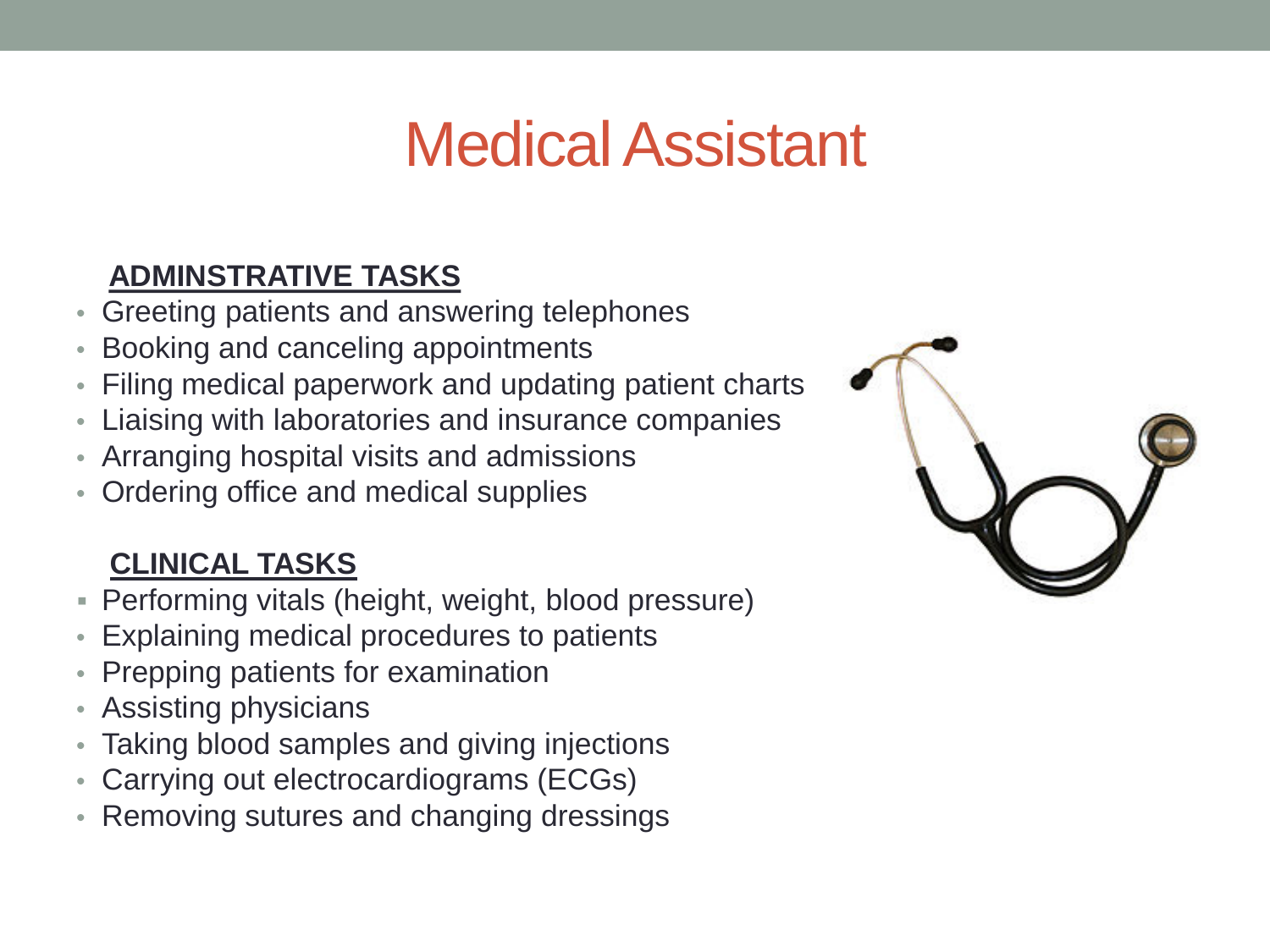#### Patient Care Technician

•Responding to patient calls and requests for assistance

- •Bathing, dressing, grooming and assisting with personal hygiene
- • Serving meals and feeding patients if they are unable to feed themselves
- •Observing, recording and reporting a patients' physical, mental, and emotional condition
- •Electrocardiograms (EKGs), collecting blood (phlebotomy) and other clinical tasks
- •Changing dressings and wound care
- •Moving patients, transferring patients to and from a bed or wheelchair and assisting with walking
- •Making beds and keeping patient rooms clean and neat
- • Setting up and operating therapeutic equipment and supplies
- Assists doctors and nurses during examinations and treatments

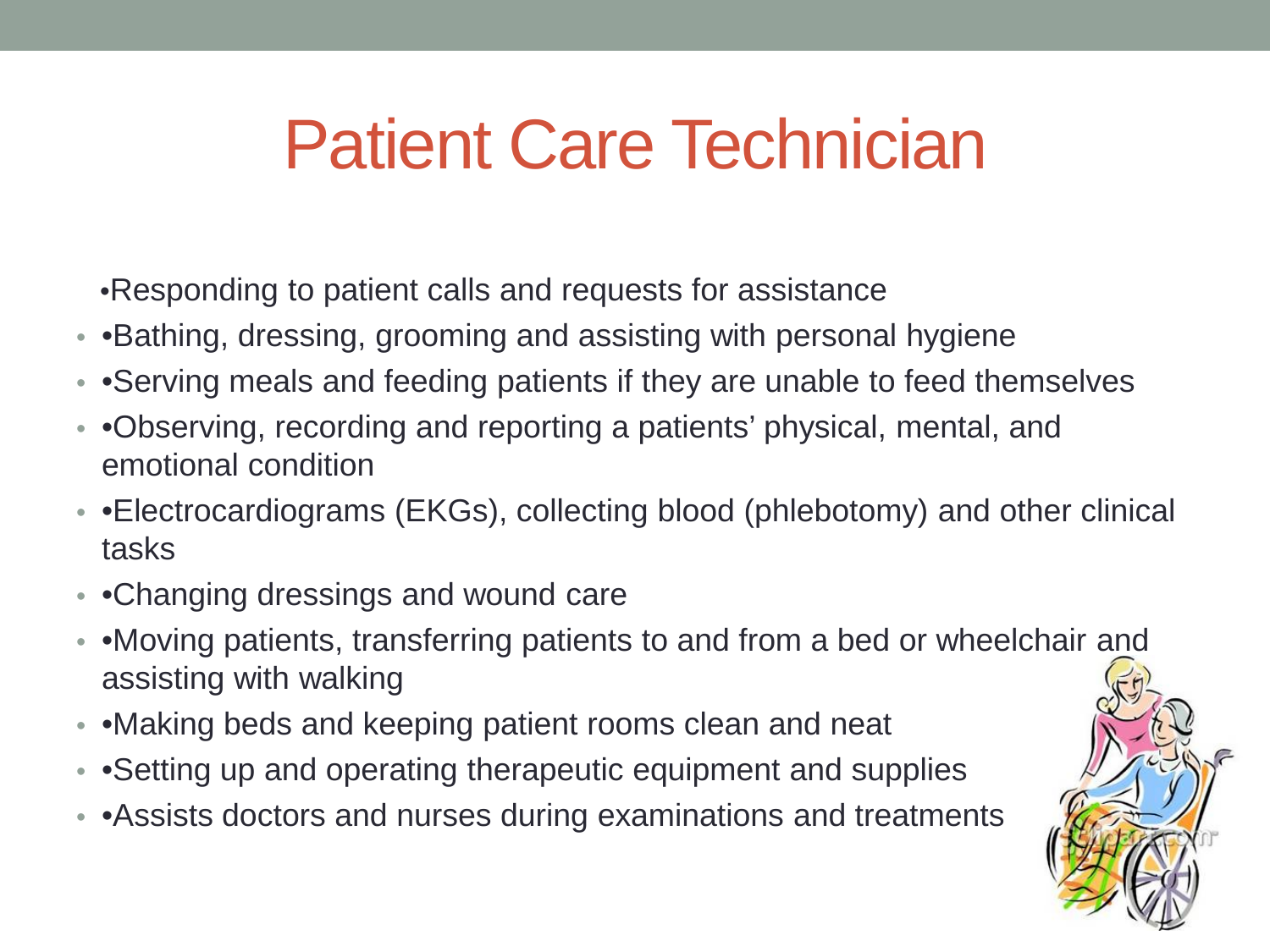### Certified Nursing Assistant

- Fulfills basic quality-of-life needs:
- Gathers and reports vital information about the patients' conditions
- Works in nursing homes, hospitals, adult day care centers, personal homes and assisted living facilities all require nursing assistants to act as a helpful liaison between the RN or LPN and the patient.
- Nursing assistant serves as the RN's or LPN's eyes and ears, and relays information.

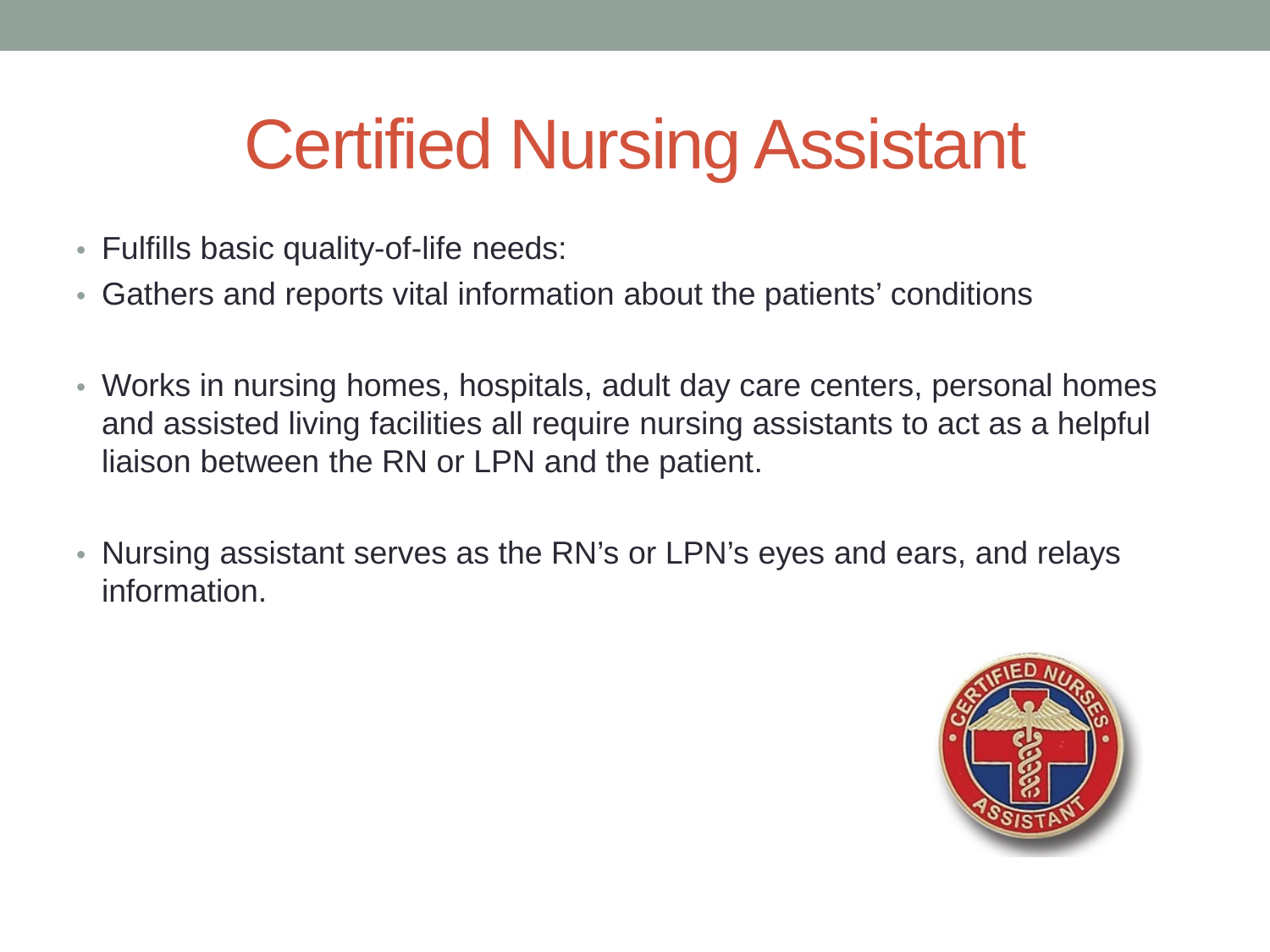### Medical Interpreting

- The Medical Interpreter serves as "the voice" of the health care professional
- Asks questions for the patient and makes sure that they understand everything that is being discussed
- Interpreters communicate everything the healthcare professional is saying accurately and impartially without adding in their own feelings or thoughts
- Assist with the paperwork that has to be filled out prior to the procedure and accompany the patient to the pharmacy if requested

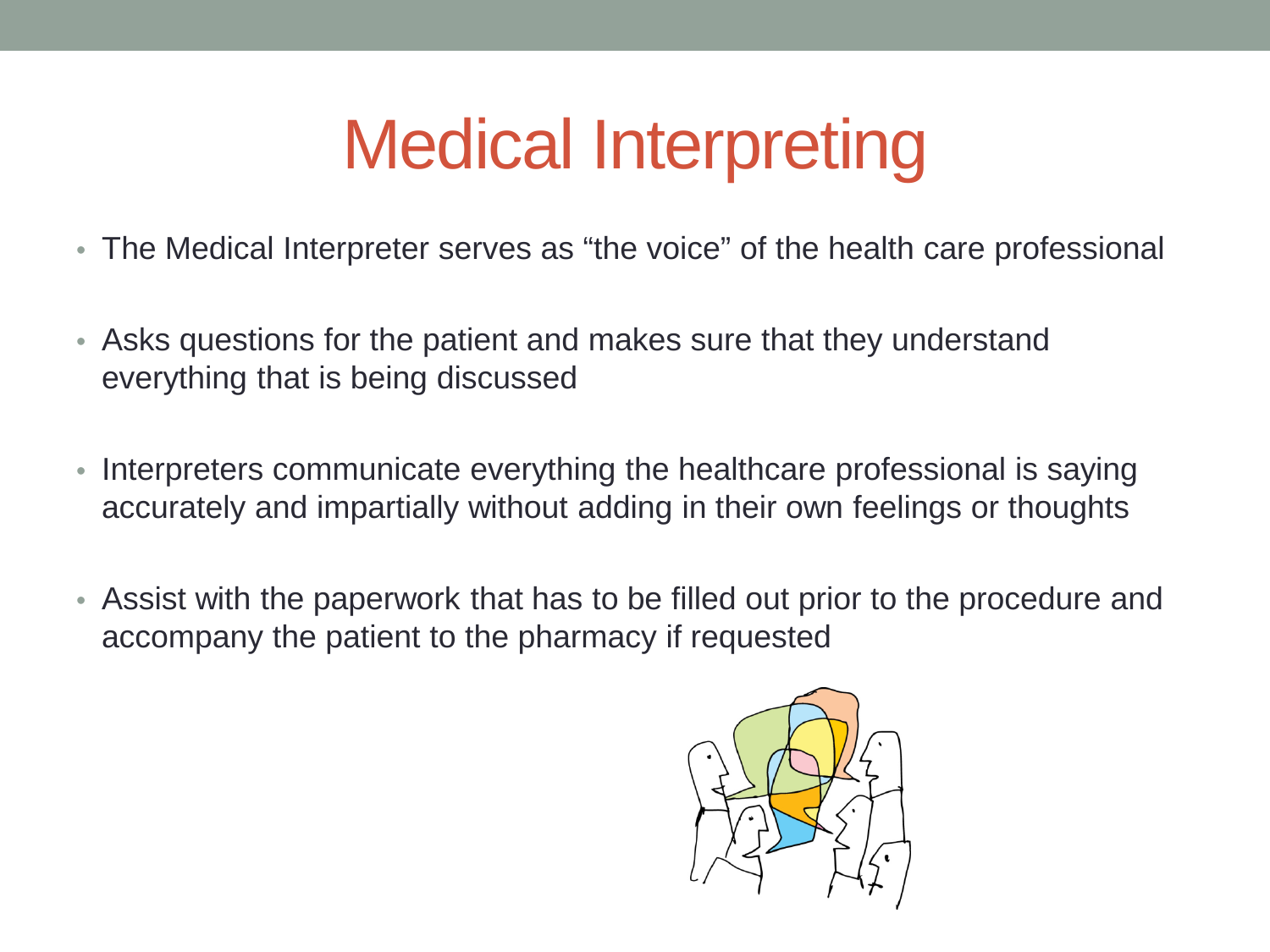# **Surgical Technologist**<br>• Surgical technologists assist the medical team (nurse, surgeon, anesthesiologist) with

- life-saving procedures
- Surgical tech's role is to hand the proper instruments and medication to the surgeon
- Surgical techs actually need to know the names of hundreds of medical instruments
- Pre (before) surgery may assist the surgeon by holding retractors and manipulating tissue
- Post (after) surgical tech may apply bandages to the patient and assists in removing the patient from the room.
- Surgical techs are also a part of the team that cleans up the operating room postsurgery, alongside housekeeping staff and the nurses. (Important step to lower the risk of infections).



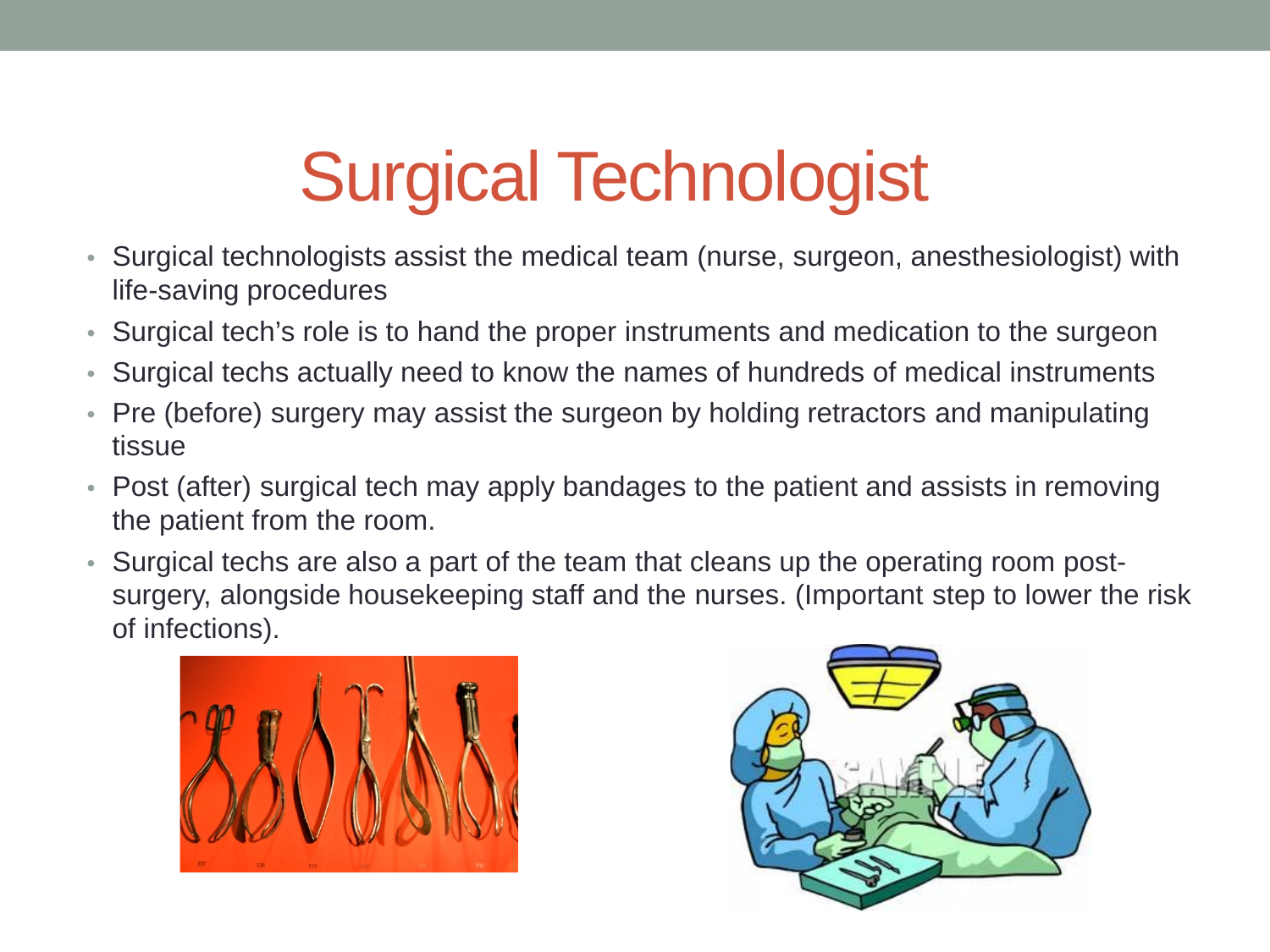## Central/Sterile Processing Technician

- Clean and sterilize reusable utensils and equipment. Reusable instruments and equipment must be carefully disassembled and then cleaned, in a machine resembling a restaurant's dishwasher (autoclave)
- Customize trays of instruments for the surgeon
- Receive soiled linens, used instruments and detachable portions of surgical and laboratory equipment after they're used by surgeons or other caregivers.
- Sorted and reusable linens are sent to the laundry area and disposable or damaged items safely discarded
- Maintain adequate inventory (sponges, gauze, linens and reusable instruments)



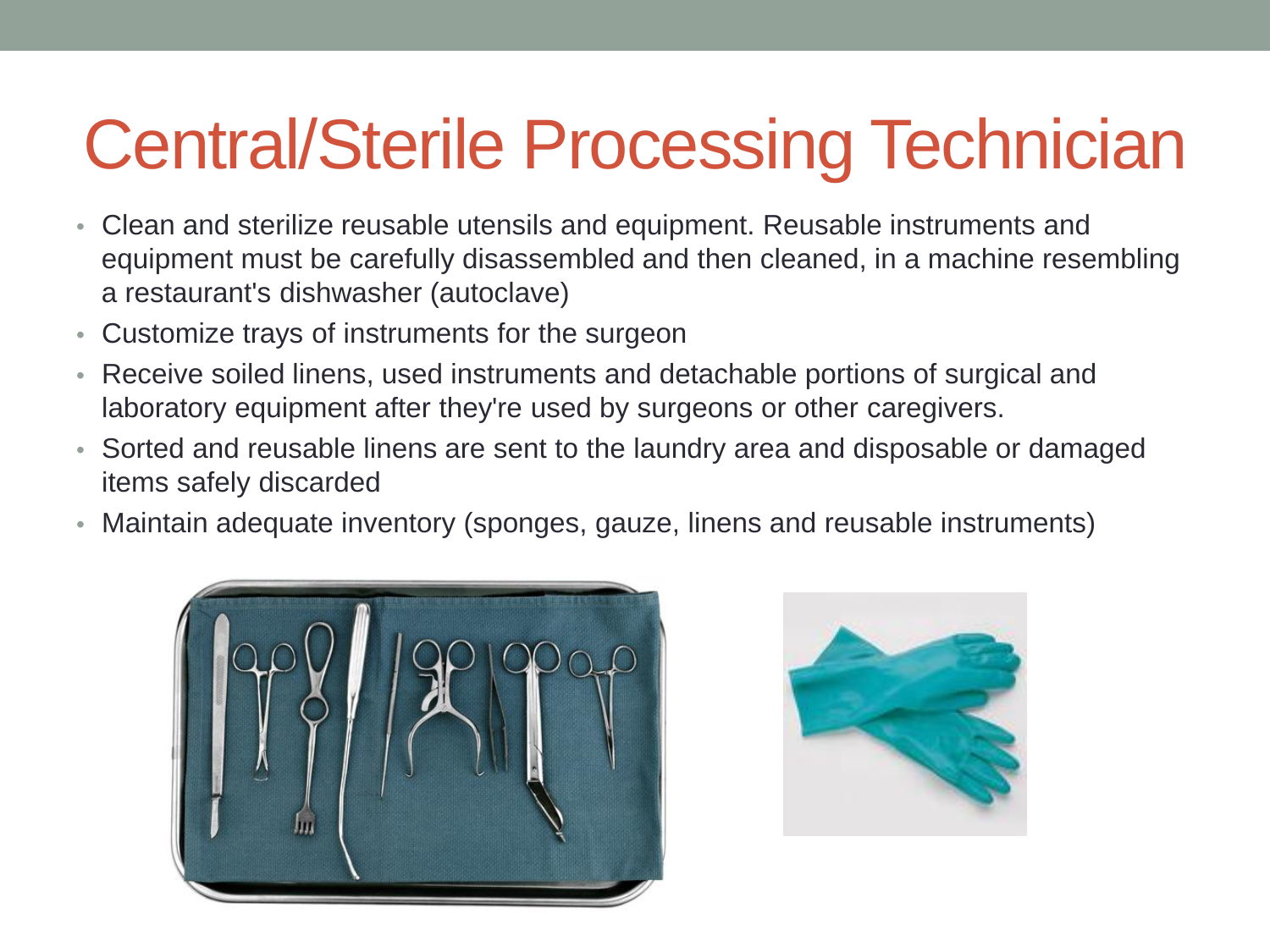

#### • **Median expected salaries (on average):**

| <b>Medical Assistant</b>       | \$32,835 |
|--------------------------------|----------|
| <b>Patient Care Technician</b> | \$25,729 |
| <b>Nursing Assistant</b>       | \$27,318 |
| <b>Medical Interpreter</b>     | \$32,237 |
| <b>Central Processing</b>      | \$36,000 |
| <b>Surgical Technology</b>     | \$52,093 |

#### **Source: HR Reported data as of June 2015**

www1.salary.com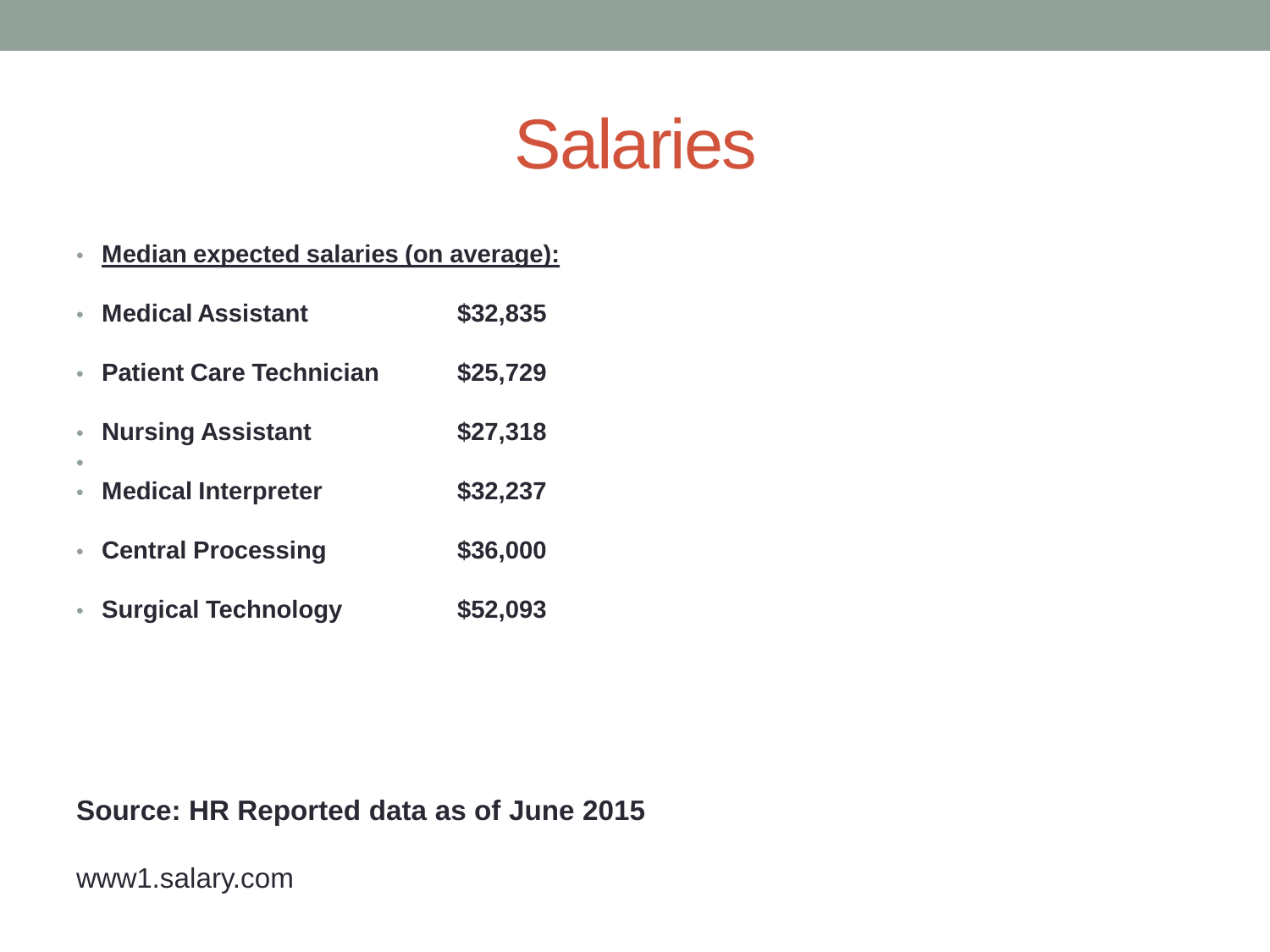#### ADMISSIONS PROCESS